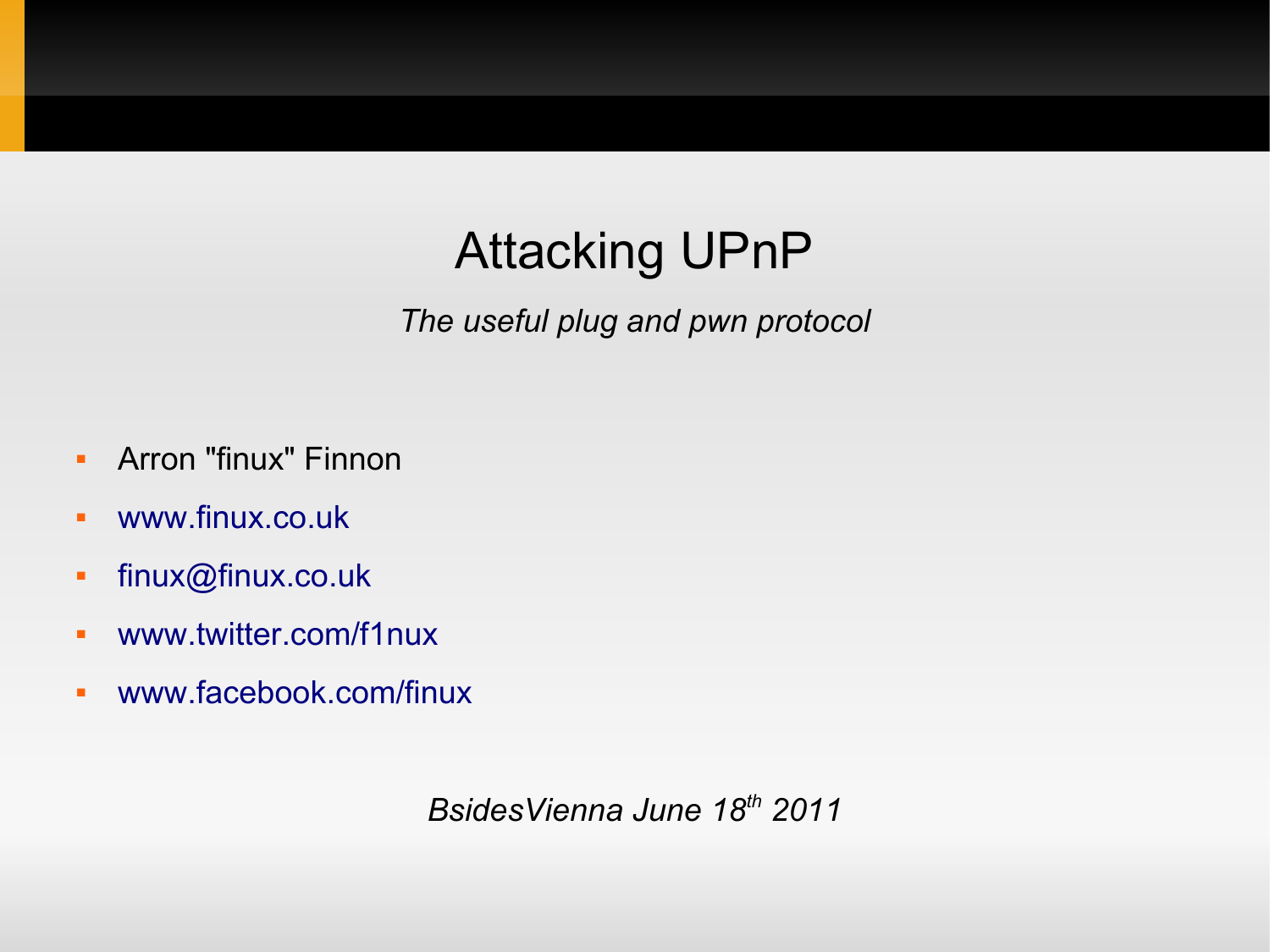### **Outline**

- *What is UPnP?*
- *Setting the scene*
- *The Hacks*
- *Tunneling*
- *Potential Attacks*
- *Software and Device that use UPnP*
- *The Future*
- *Conclusions*
- *News*
- *Q&A*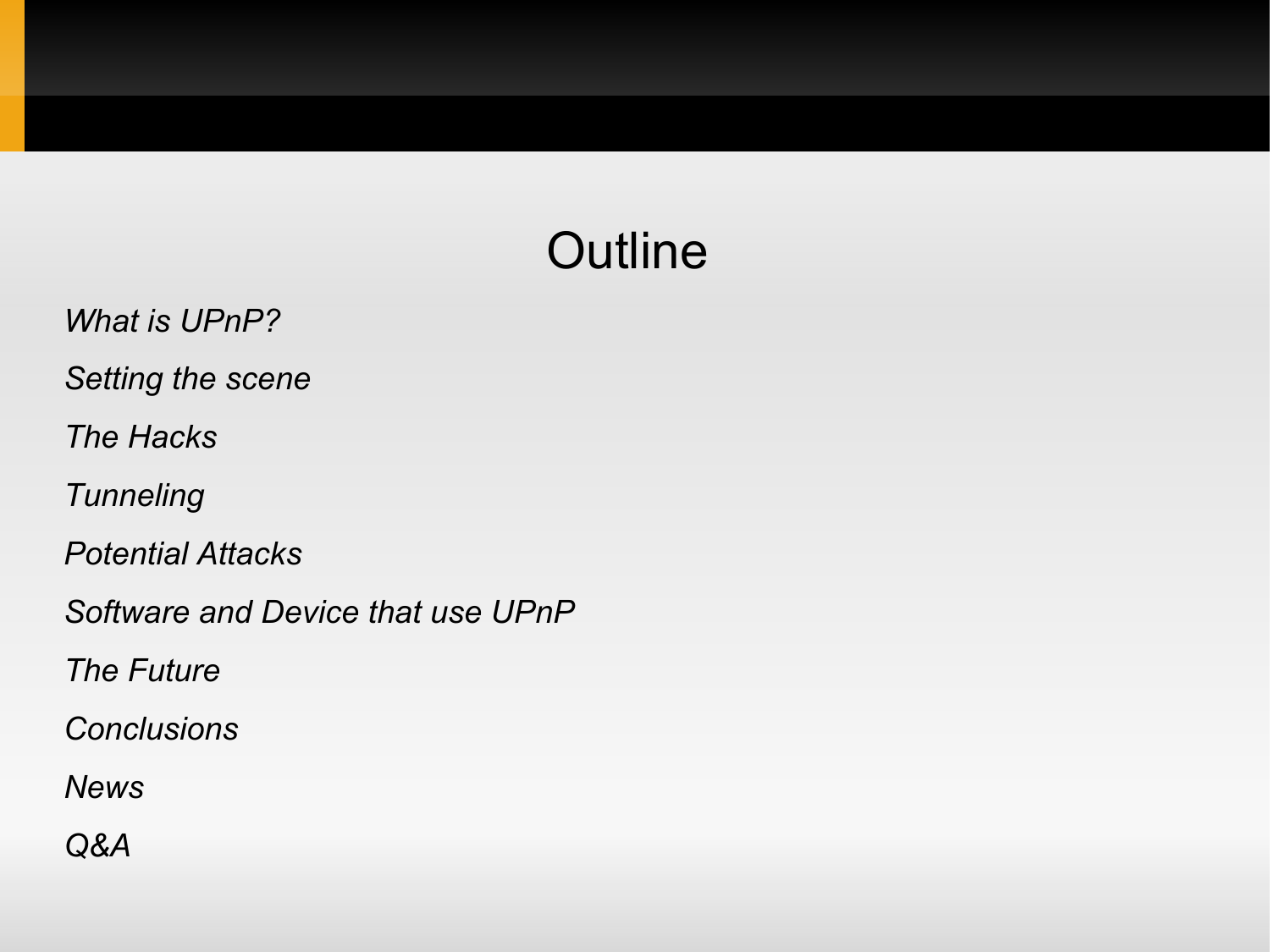#### Intended Audience!

*You guys Thanks for voting*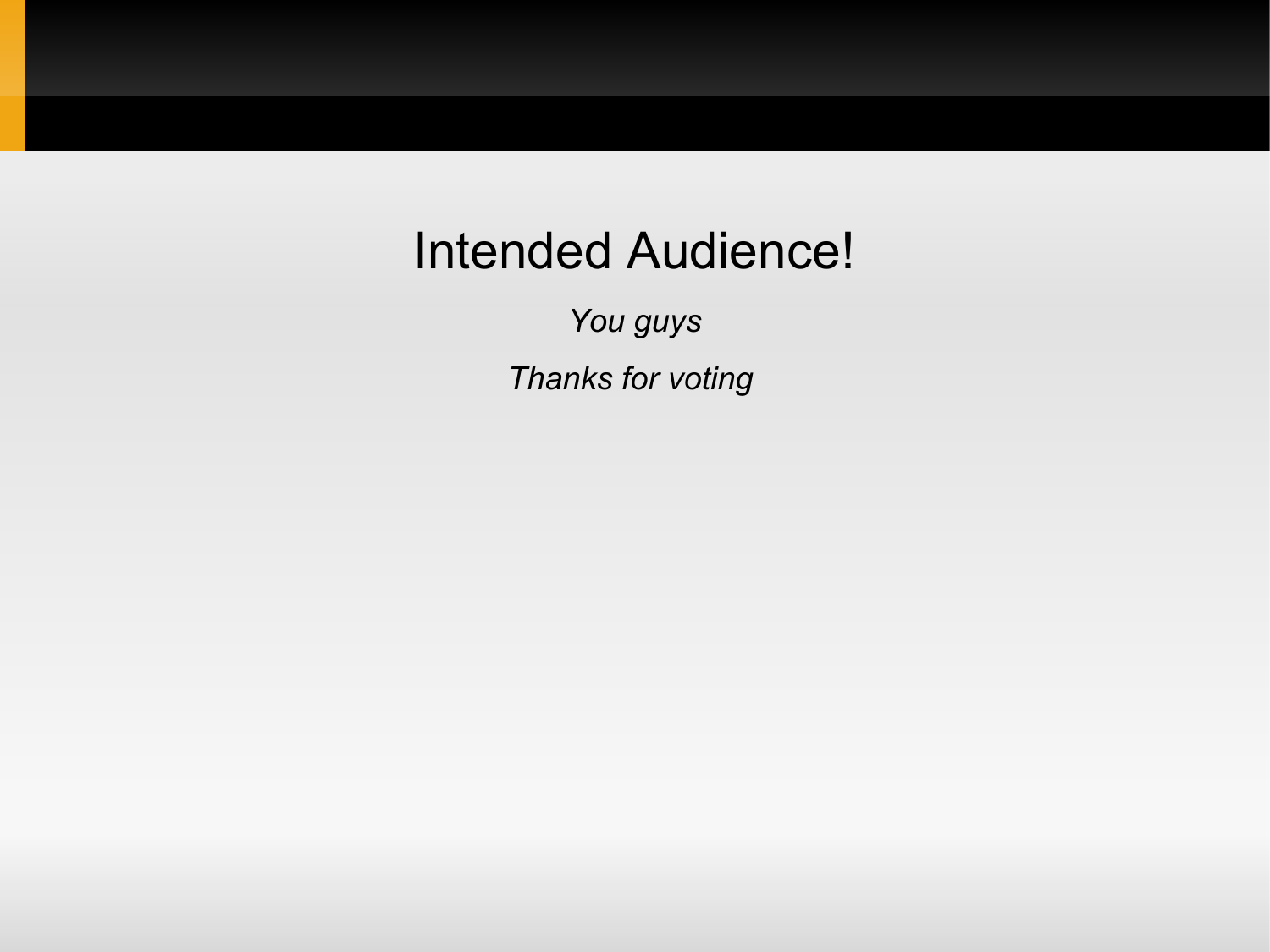#### So who am i

Good question, up until recently i was a student at the university of Abertay Dundee, studying Ethical Hacking and Countermeasures. During my studies i took a year out and did some consulting. I have also been involved with podcasting for a few years, and have given a number of talks over the years with regards to Linux, Hacking and Security. I've just recently joined the NodeZero\_Linux development team. You can catch my podcast at www.finux.co.uk

Feel free to follow me on twitter, or drop me an email. I'm mostly harmless but some may disagree.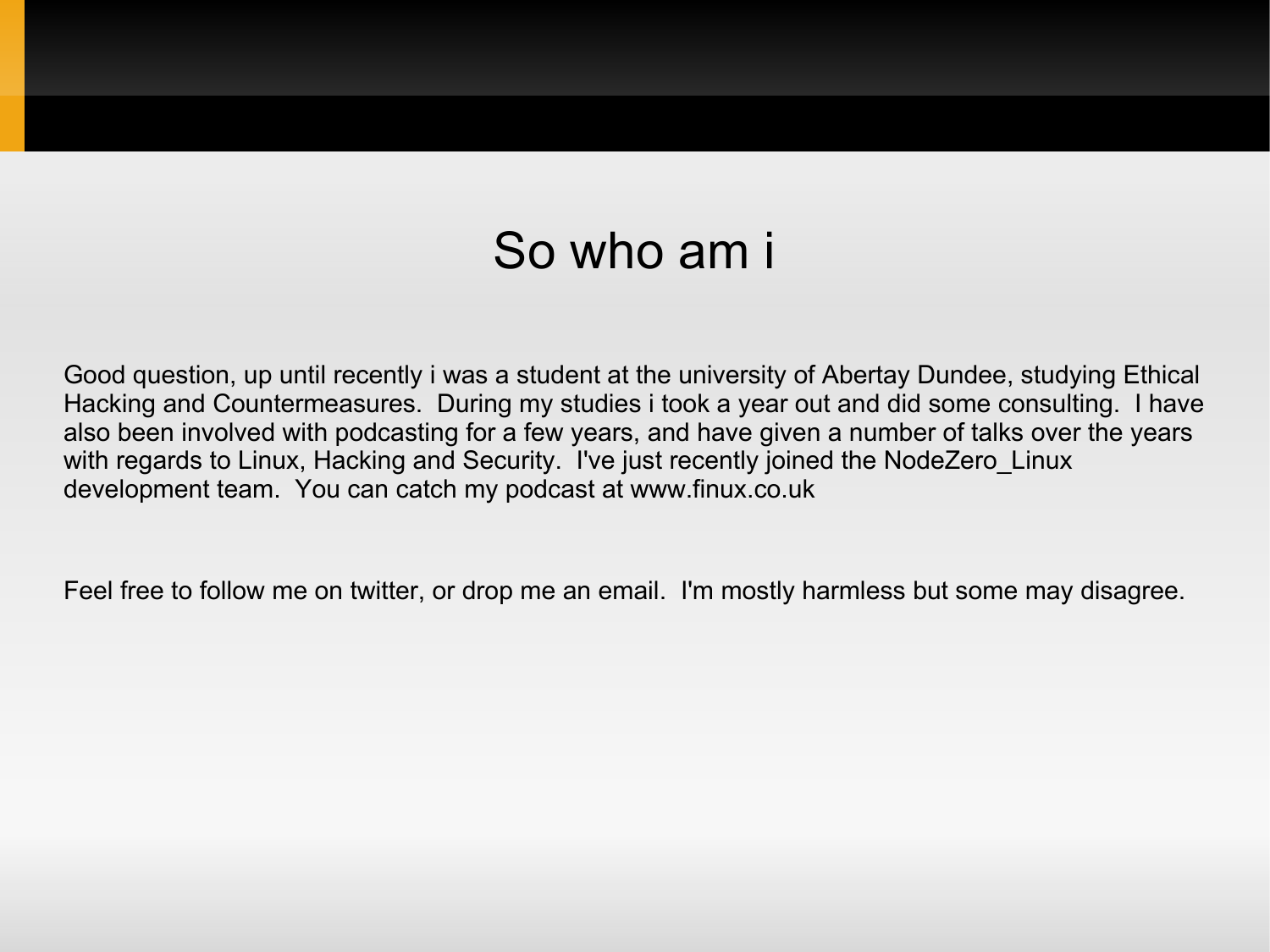## **What is UPnP????**

Its that thing you turn off! Or that's what you all say to me.

UPnP, is really a bunch of networking protocols designed to allow a seamless integration between other UPnP devices. It allows Skype to talk to a home router and open up ports. Yeah you heard me, its allow's ports to be opened up in the context of a Internet Gateway Device (IGD), aka home router. That is UPnP enabled of course.

But it is capable of a lot more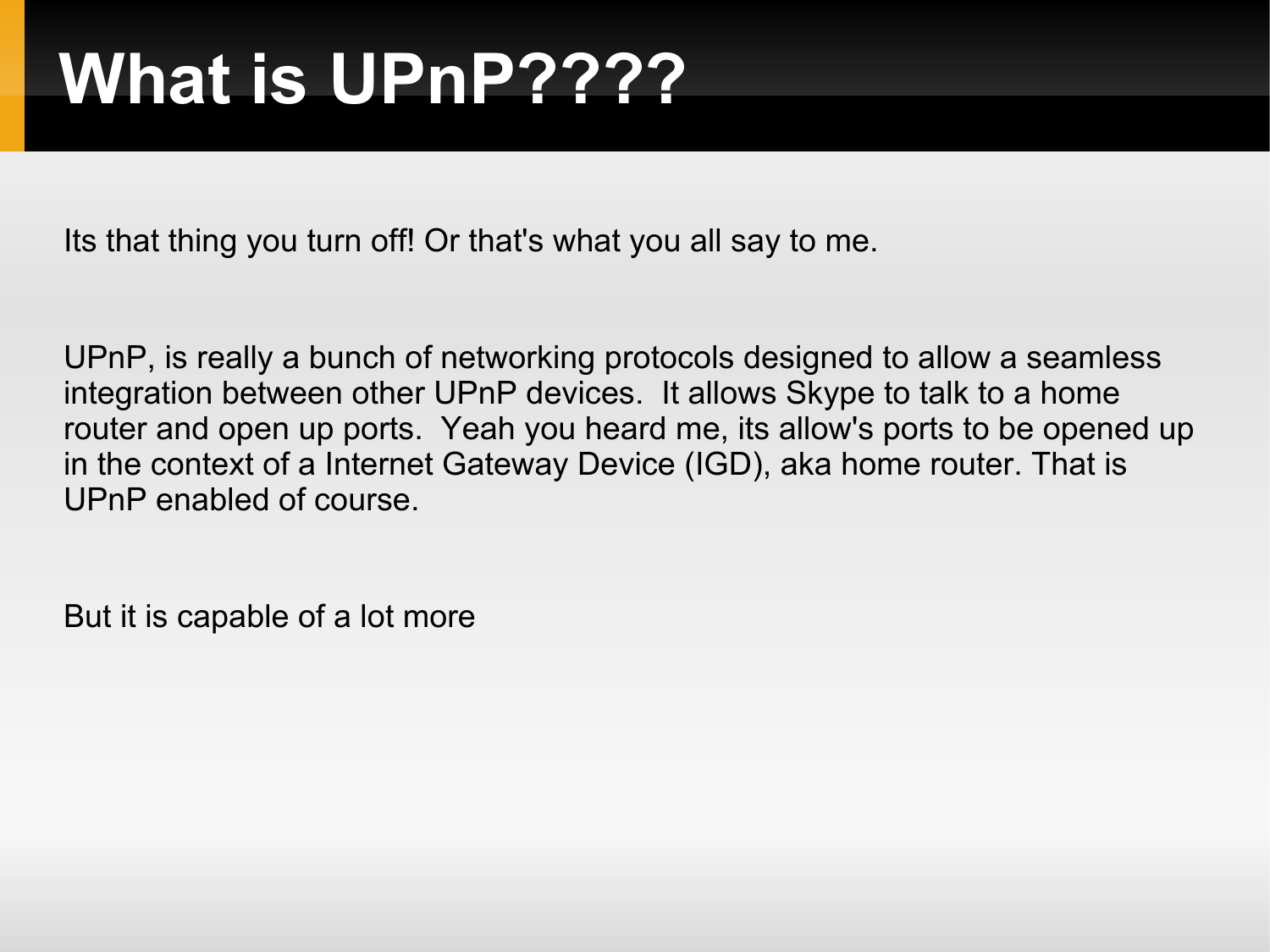So as i have said i do a few talks, and recently did one at the Universities hacking society on passively capturing packets on a wireless network. There is a number of open wireless networks around me.

I noticed a large number of SSDP packets (Simple Service Discovery Protocol). It turns out my neighbours own a couple of iPhones. At first i thought that it might be an interesting way of ennumerating some devices on a network. I quickly learned i could do much more.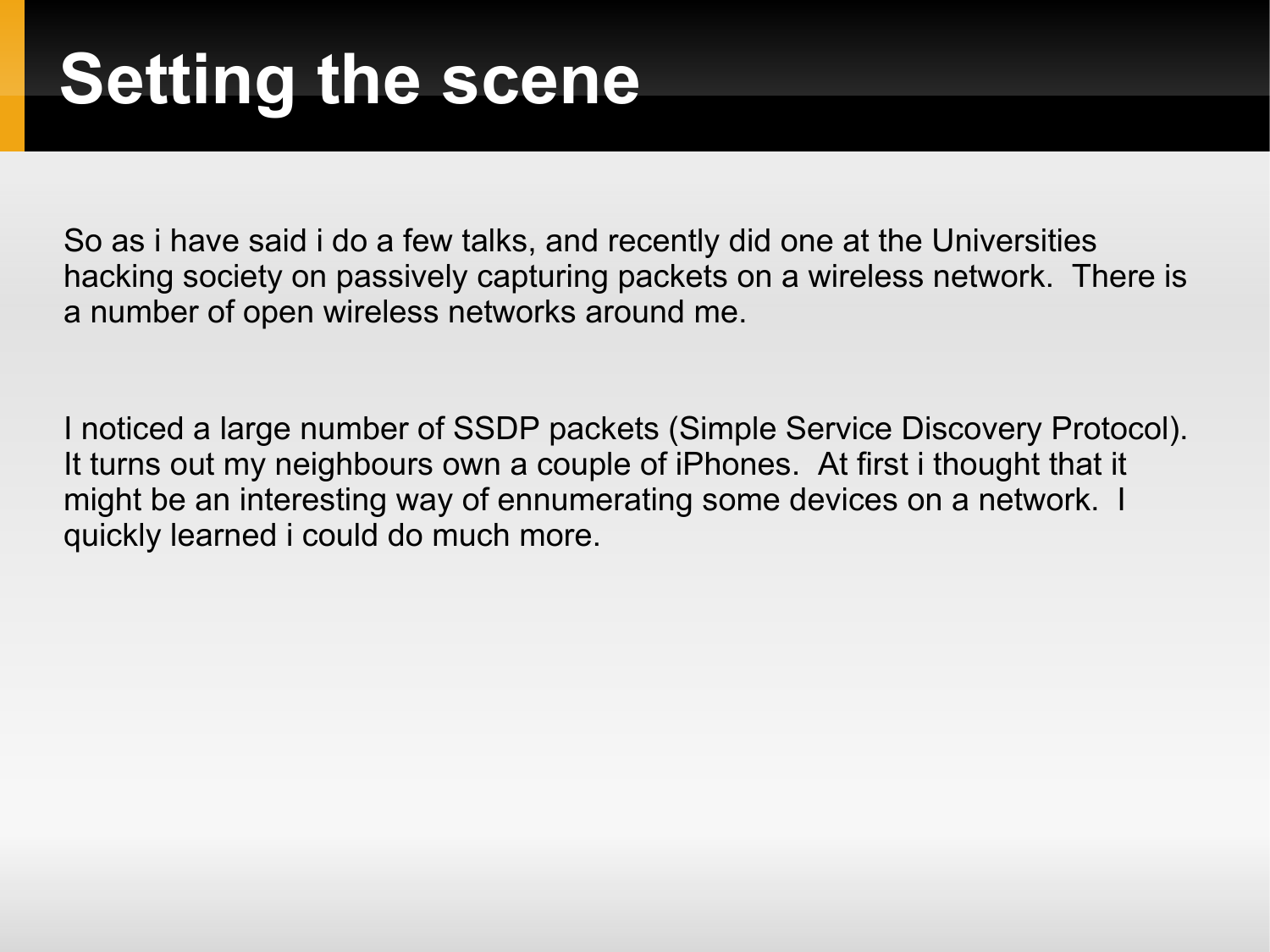### **So what did I learn?**

#### UPnP Enabled, because fearless /b/tard needed a new name!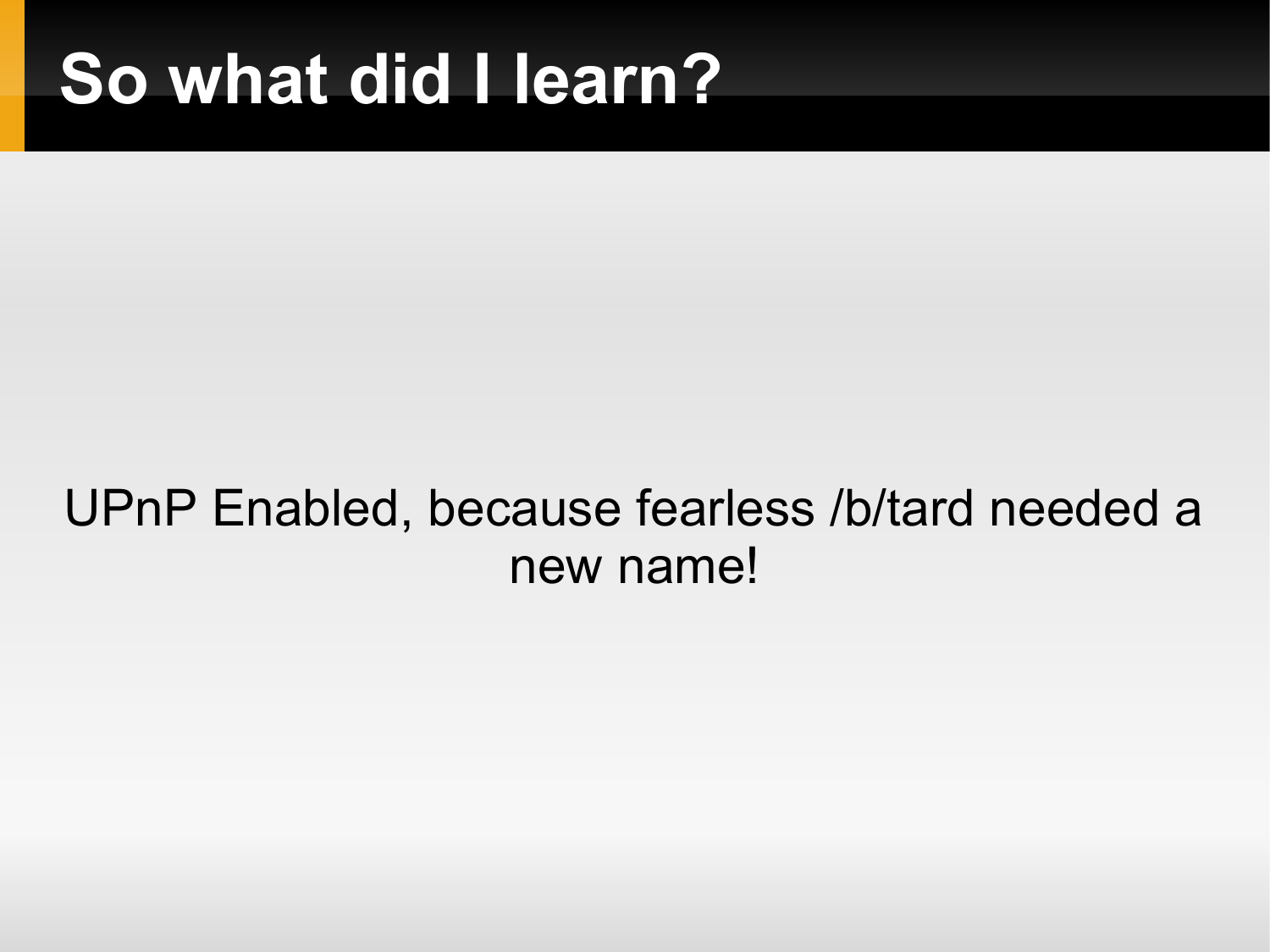### **Where my research took me**

That an attacker can gain a lot of information about UPnP devices on the network.

That UPnP is friendly, it doesn't ask questions. It just does as told.

UPnP solved problems with authentication, by not using it.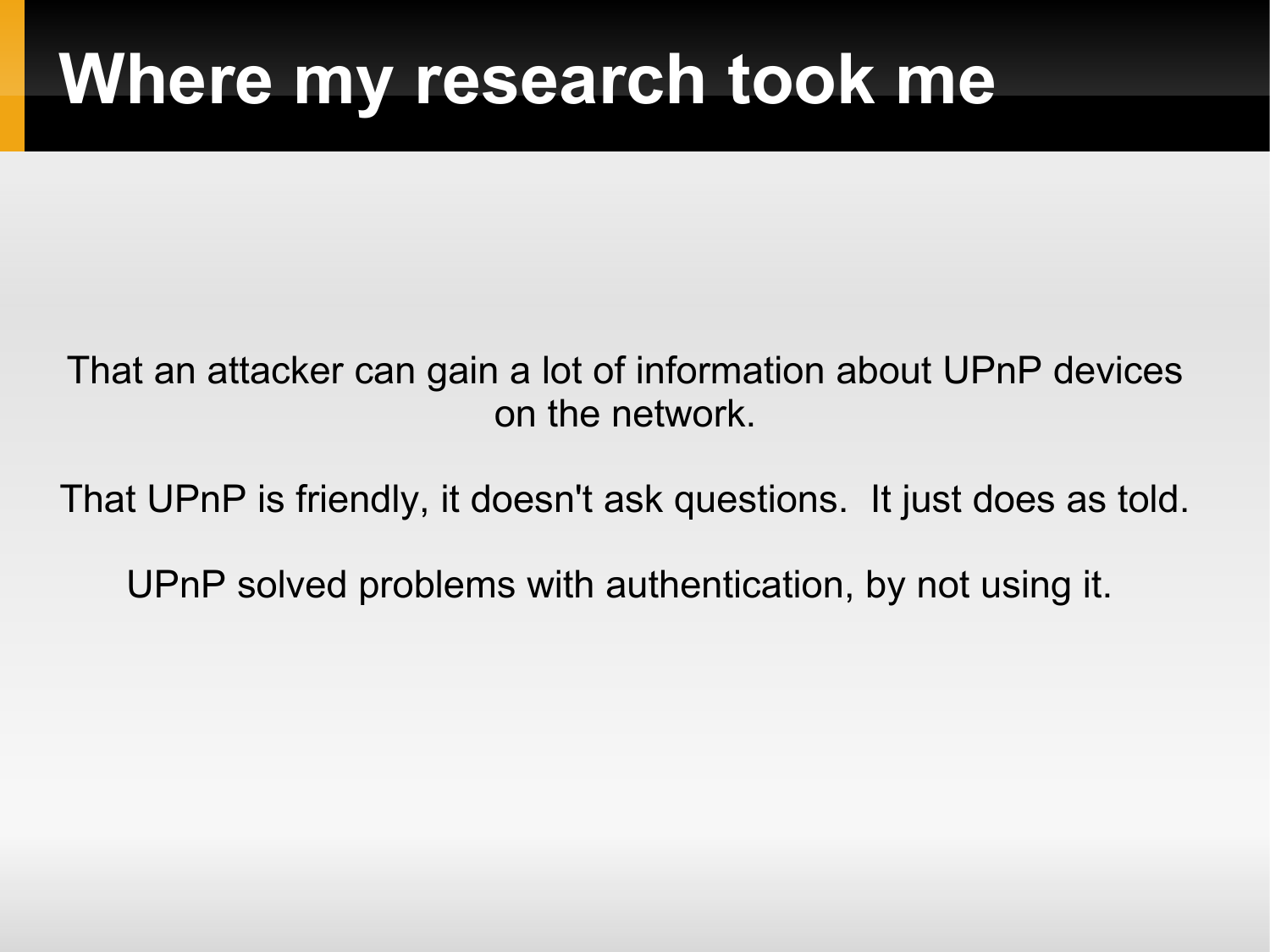### Dynamic port mapping

So in essence it is the process of taking an internal network resource and allowing it traffic out. This is really a firewall/access rule.

Internet 5060:SkypeClient:5060 LAN

So things to remember here, Skype speaks to the router and asks for it to open port 5060 on the router, and map that traffic to port 5060 on the client.

Notice there isn't a request for a password.

For you to do this, you would "logon" to the router and write the rule.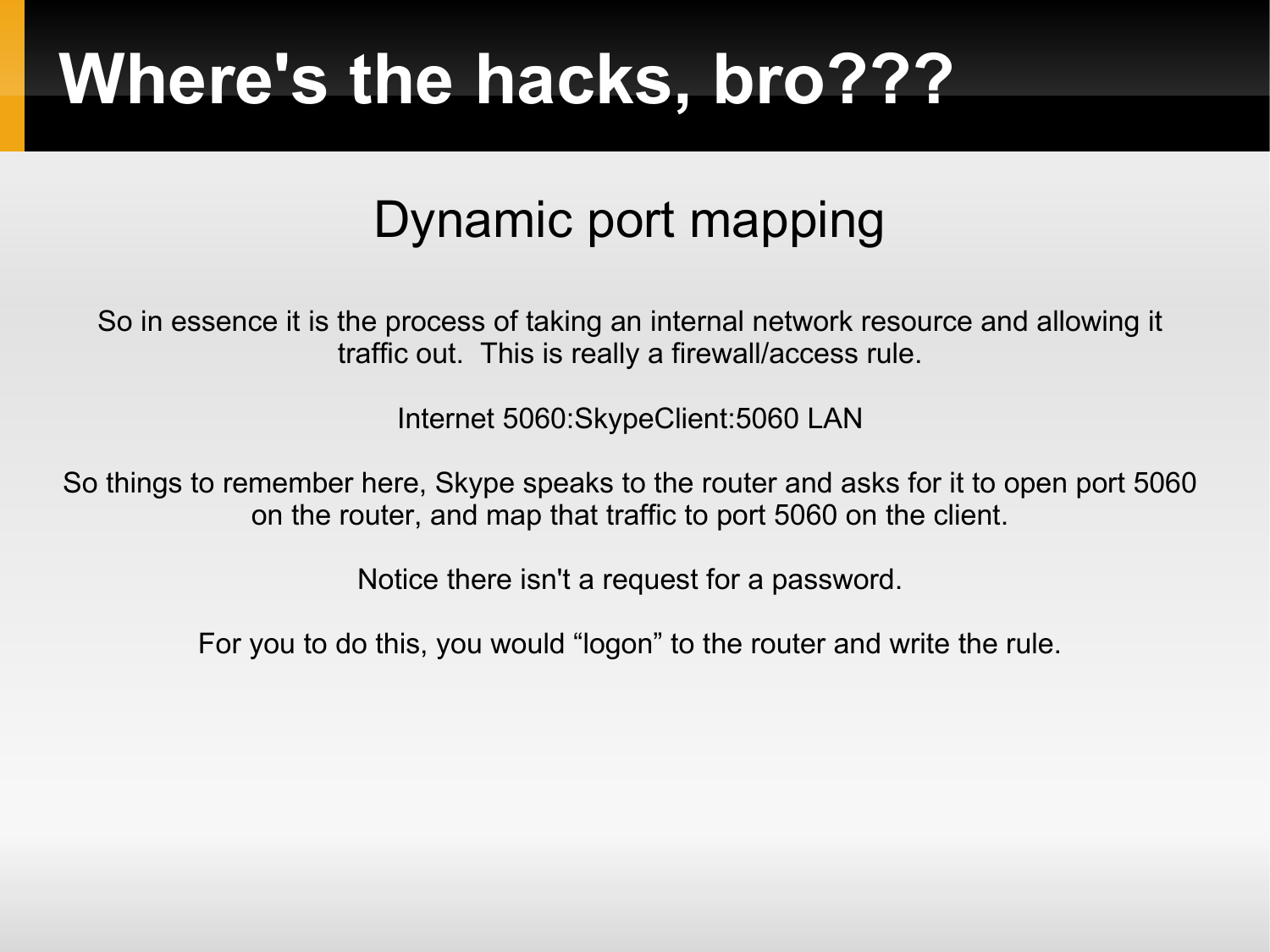### Dynamic port mapping

Now here's an interesting point, you can within the protocol ask for a map for a different IP address. Yeah you heard right.

So this is a completely legit

Internet 1337:192.168.0.1:80 LAN

So I can legitimately map traffic from the internet on port 1337, to the internal LAN side of port 80 on 192.168.0.1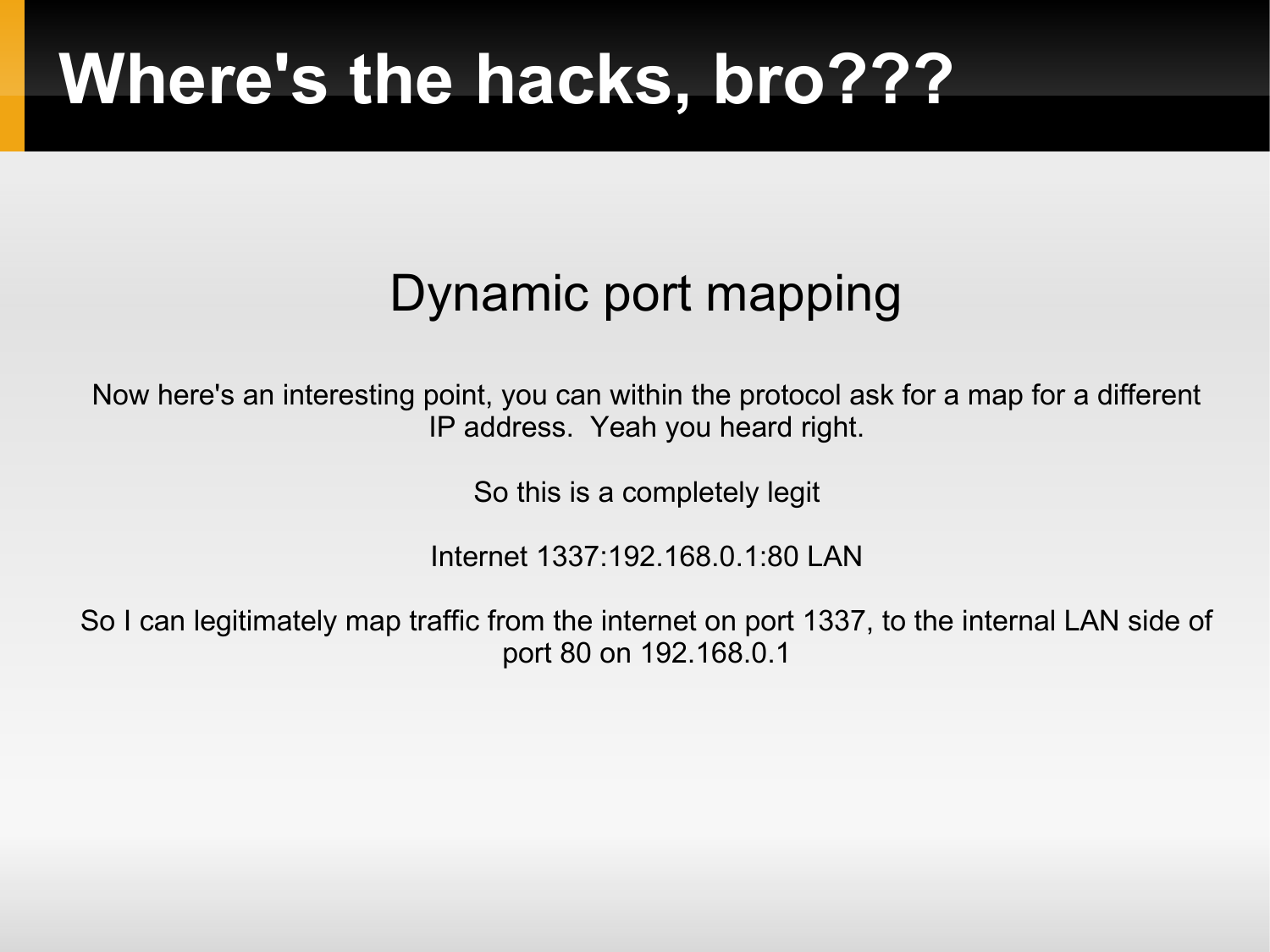### Dynamic port mapping

Hmmm what about;

53:192.168.0.1:53

Okay, this is pretty cool.

### Pinpoint Dynamic port mapping

This is when you setup mapping to a specific external address .i.e

EvilServer.ru <<< 53:192.168.0.1:53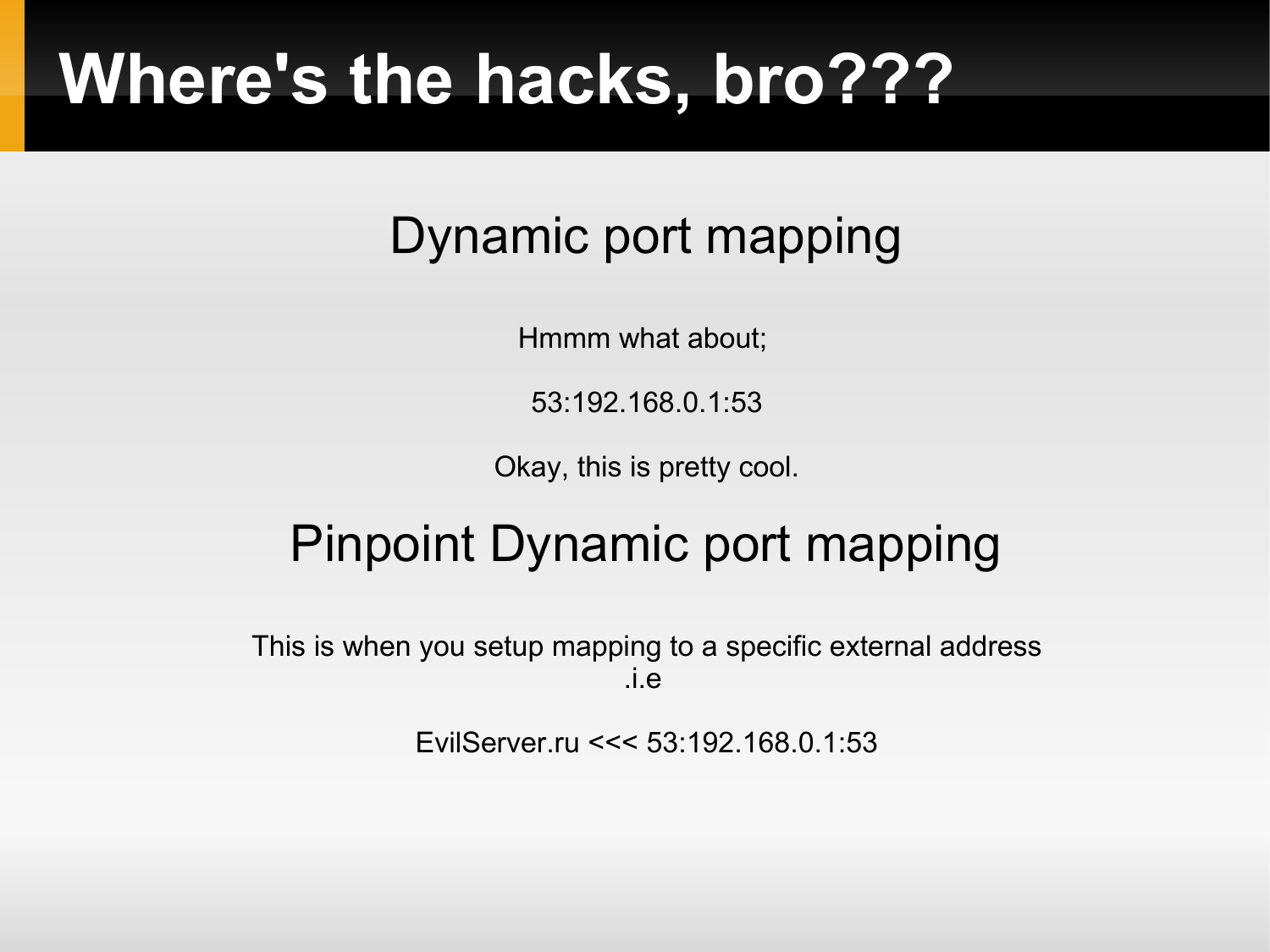#### Other attacks worth mentioning

Malware > MIME types > Icon

Each device has an XML scheme detailing what the UPnP device is capable of doing. The device may have an icon. However nothing stops those resources from being requested outside the network

Window's will display the icon from the XML.

DoS > Lots of Port Maps > occupy RAM/NVRAM of IGD

Routers really only have a finite amount of memory

Lets just occupy as much memory as we can.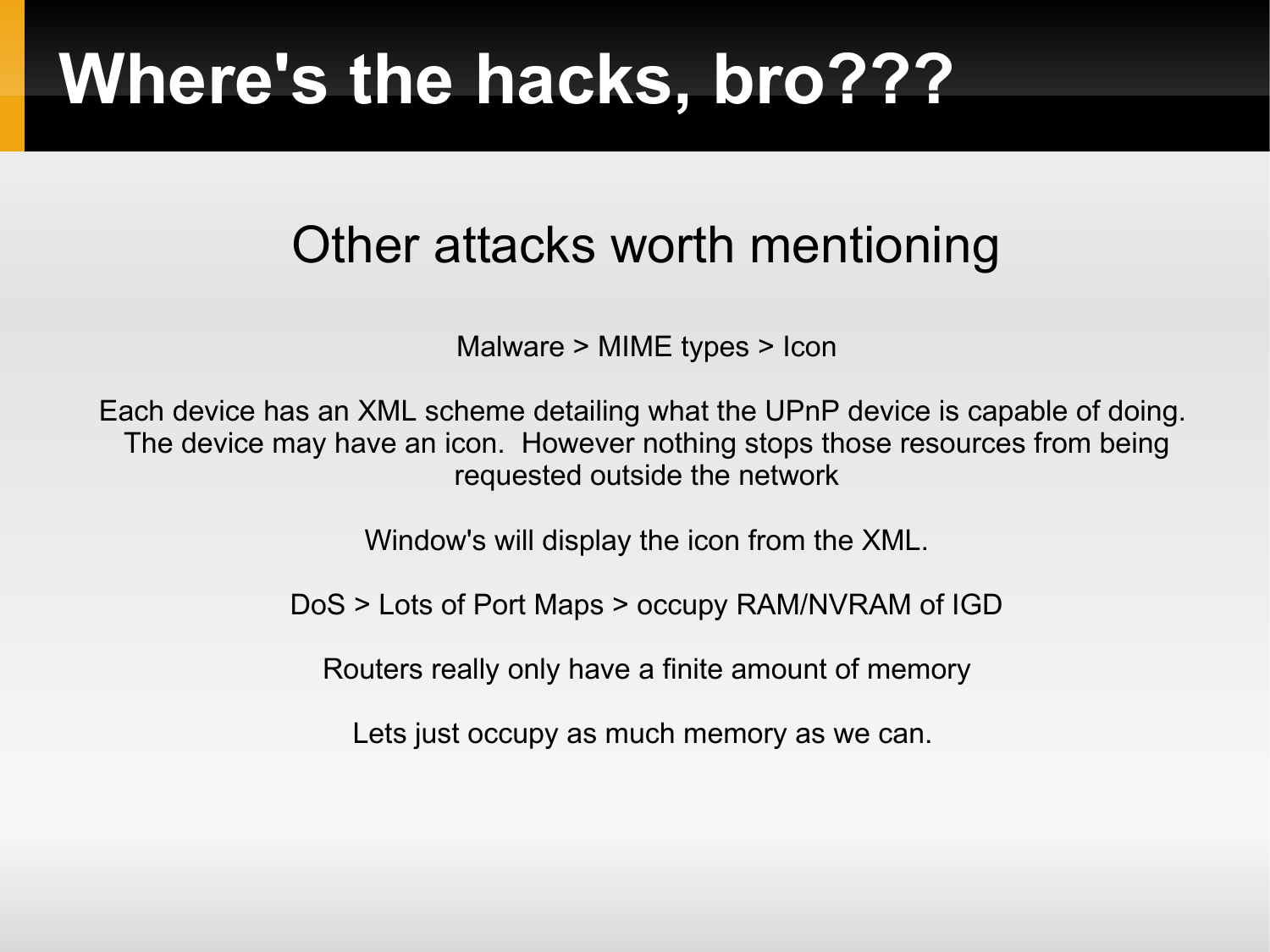## **GNUCitizen.org**

I have no idea why British Telecom thought this was a good idea.

But BT Home Hub's allowed for DNS server setting to be updated via UPnP

Yeah, you got it. They allowed a protocol that doesn't support authentication to change DNS settings.

GNUCitizen conducted a Flash Based XSS that did something very similar 2 years ago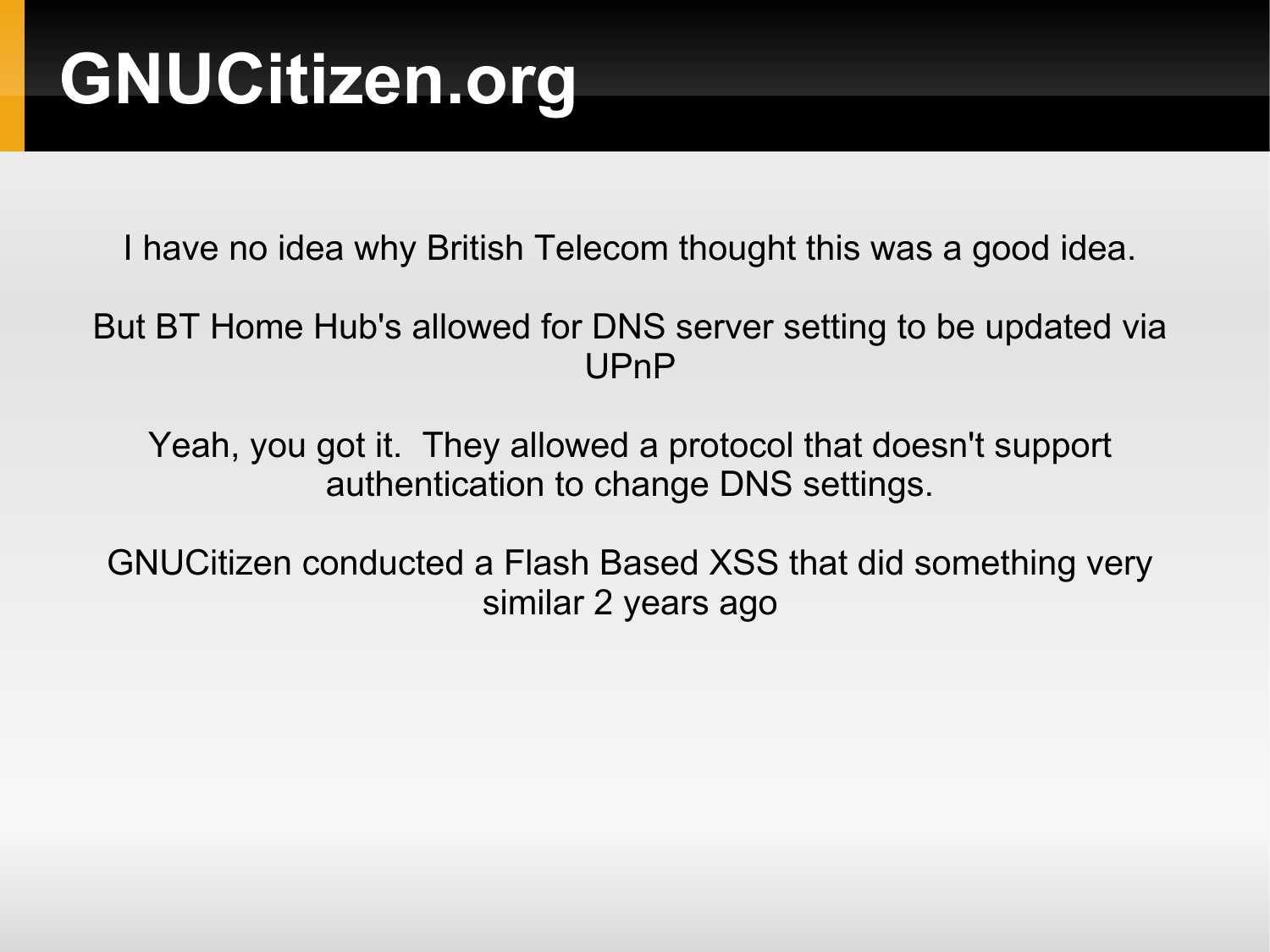

#### Its reported that conficker had UPnP

Why not. I would much prefer to ask the router than do some crazy tunnelling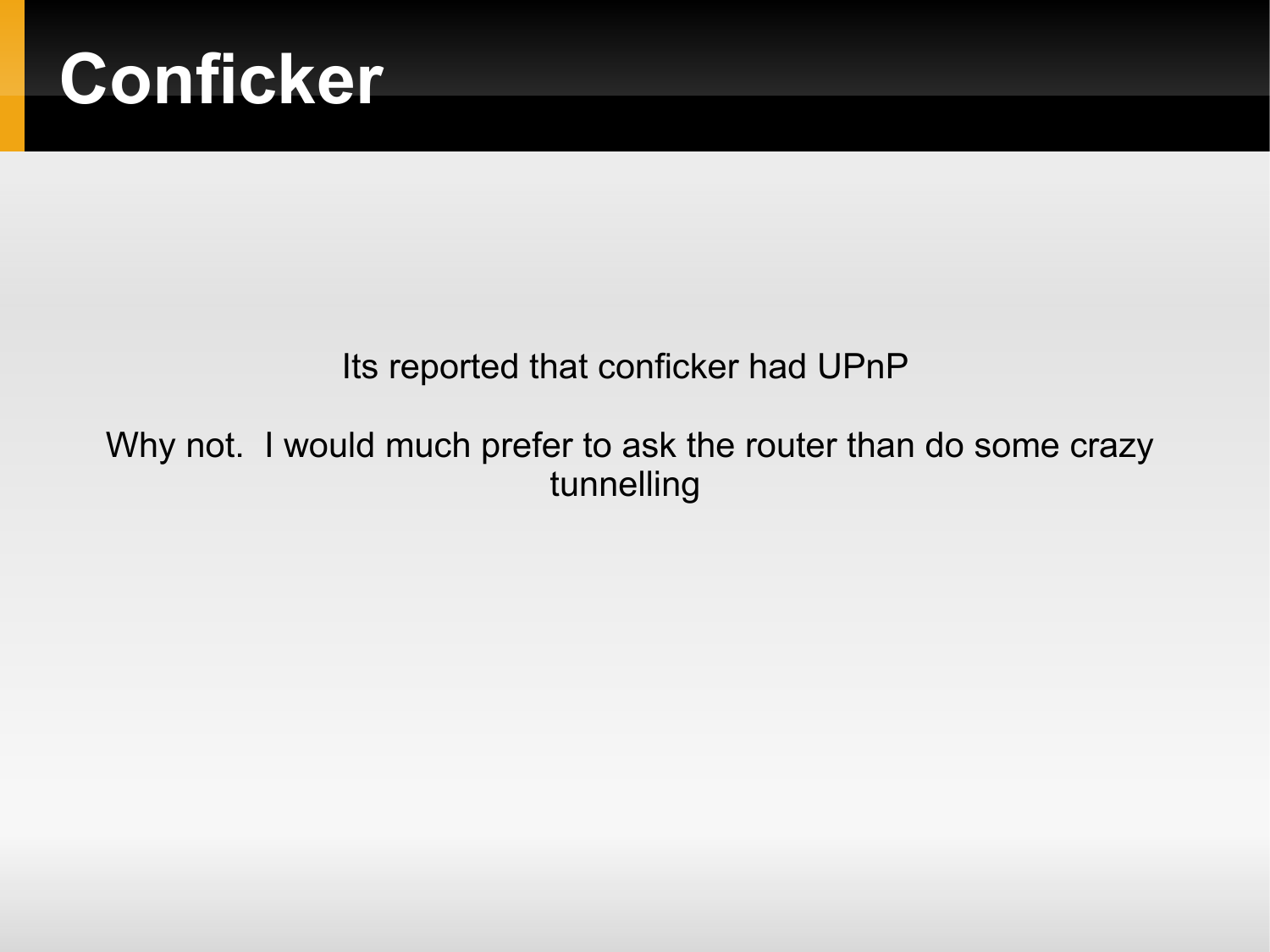### **What uses It????**

#### **- UPnP Enabled Devices**

- **A** lot of home routers have it enabled by default
- Games consoles use it
- **MSN Messenger(tm) uses it**
- Skype(tm) Uses it
- **Printers**
- Smart Phones
- **Storage Devices**
- **Home entrainment systems**
- **Torrents clients for randomising ports**
- And of course home computers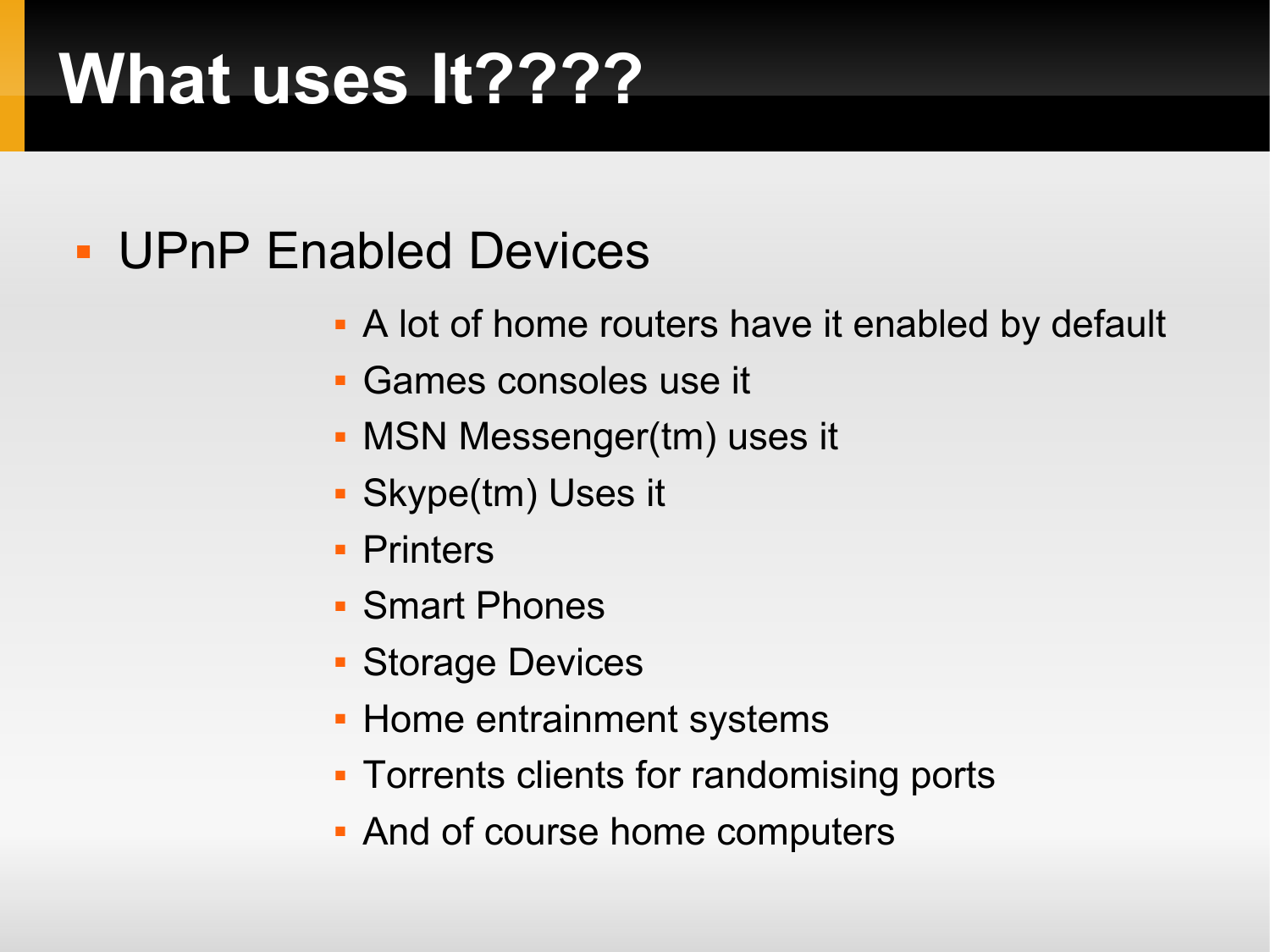# **Some management tools for it**

- upnp-router-control
	- A Linux tool for configuring a home router
- **upnp-inspector** 
	- A tool for examining UPnP device
- Miranda
	- **UPnP administration tool written in Python**
- UPnP-Popper
	- ?????????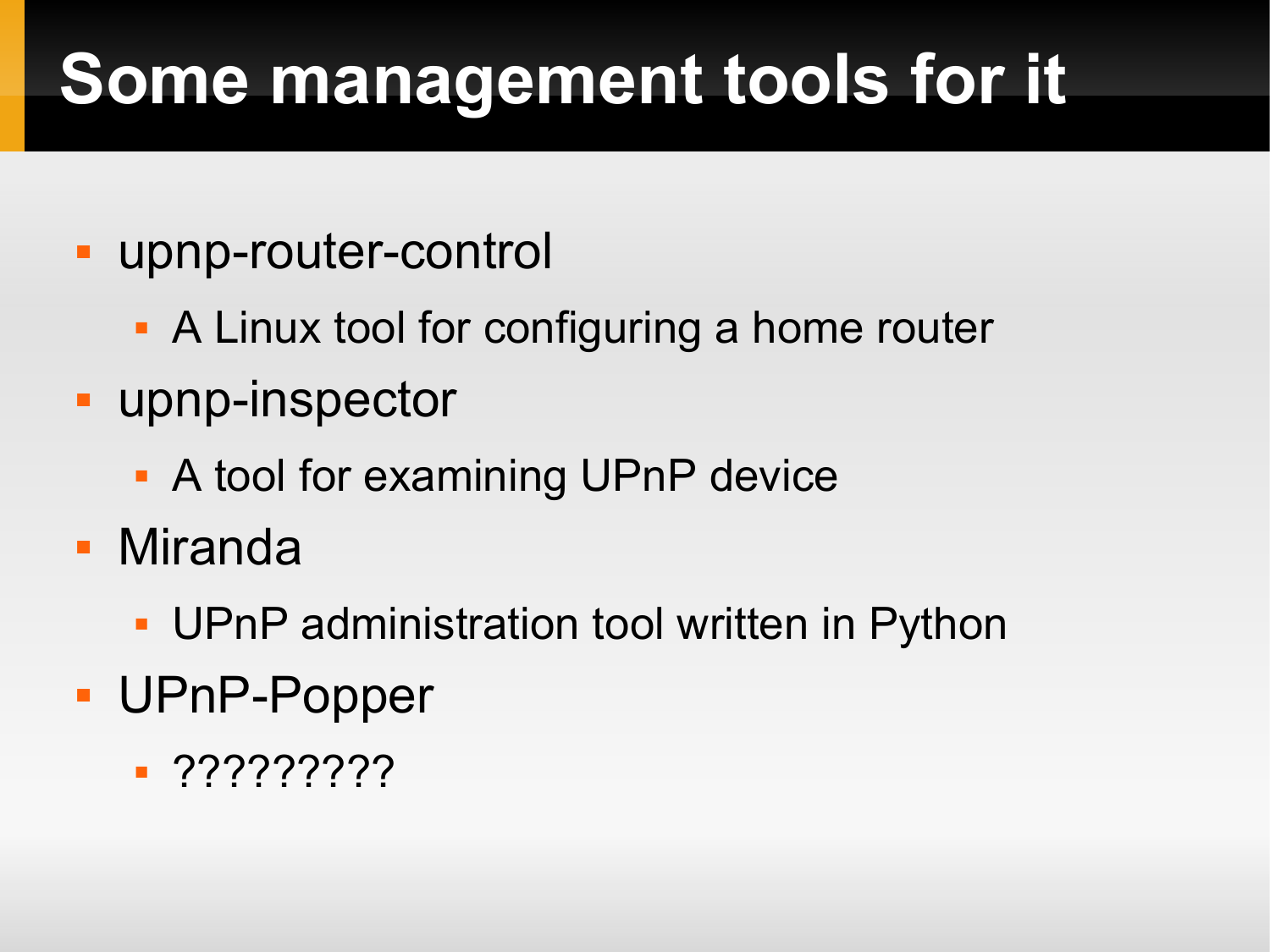# **Conclusions**

- Now easy to consider your networks, but what about these external networks that I may have been on before you!
- Yeah turn it off, but understand that "it just works" feeling users like, that's gone. You are going to knock some network functionality out of the gate for some, and of course some people will never notice it.
- I am not too considered with the enemy within, my believe they would get out anyway, its the scripted attacks that scare me. Conficker used UPnP as some of its attack payloads.
- $\blacksquare$ It is not going anywhere, and can be very handy for its users.
- Scary moment but any UPnP enabled device on your network could be a potential attacker.
- **Lots of LuLz to be had here.**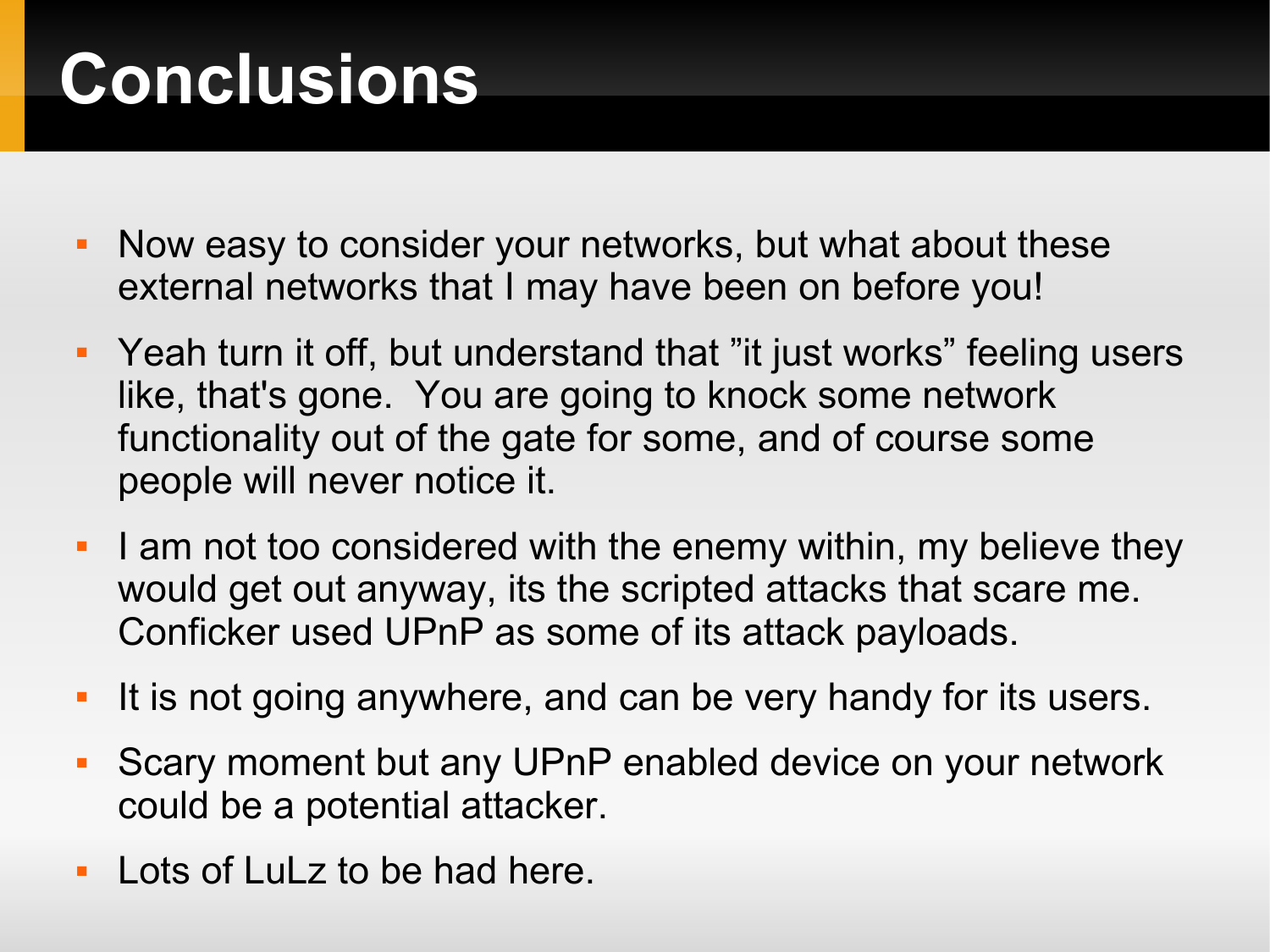# **The UPnP-Popper Project**

- So we want to develop an application that is modular in design
- Our aim is to have an alpha release of our tool available September/October
- The project has two supporters



[www.calibre-secure.net](http://www.calibre-secure.net/) [www.file-away.co.uk](http://www.file-away.co.uk/)

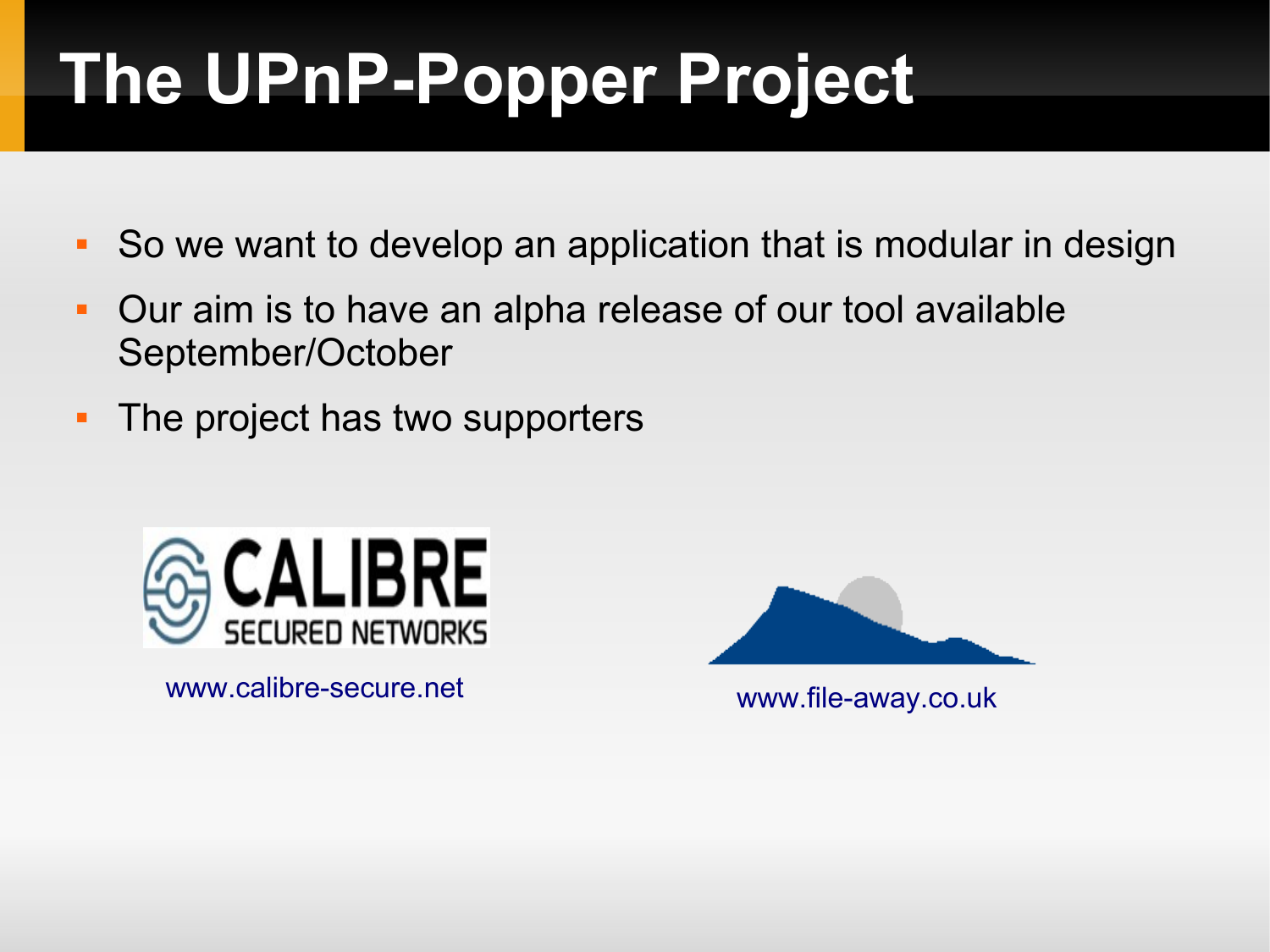## **Questions????**

- [http://www.artima.com/spontaneous/upnp\\_digihome.html](http://www.artima.com/spontaneous/upnp_digihome.html)
- <http://www.gnucitizen.org/blog/flash-upnp-attack-faq/>
- <http://www.gnucitizen.org/blog/bt-home-flub-pwnin-the-bt-home-hub-5/>
- <http://www.gnucitizen.org/blog/hacking-with-upnp-universal-plug-and-play/>
- <https://www.kb.cert.org/vuls/id/347812>
- http://www.techrepublic.com/blog/tech-news/severe-upnpflash-vulnerability-discov
- <http://support.microsoft.com/kb/944993>
- http://en.wikipedia.org/wiki/Zero configuration networking
- <http://www.gnucitizen.org/blog/hacking-the-interwebs/>